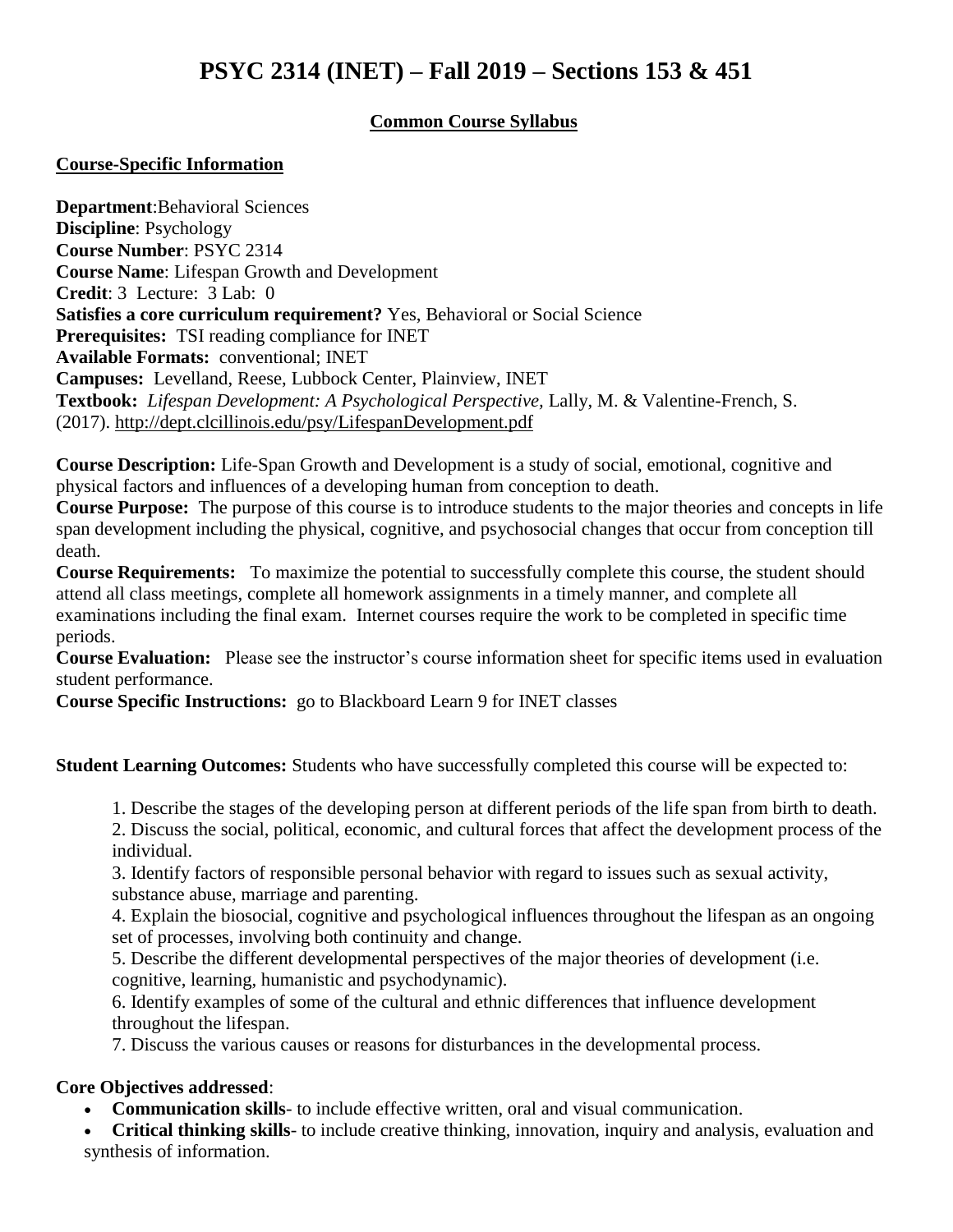- **Empirical and Quantitative skills** to include the manipulation and analysis of numerical data or observable facts resulting in informed conclusions.
- **Social Responsibility** to include the demonstrated intercultural knowledge and competence, knowledge of civic responsibility, and the ability to engage effectively in regional, national and global communities.

**Coordinating Board Approval Number (CIP)** 42.2703.51 25

## **Relevant SPC Policies & Procedures**

**Attendance Policy:** Students are expected to attend all classes in order to be successful in a course. The student may be administratively withdrawn from the course when absences become excessive as defined in the course syllabus. 

When an unavoidable reason for class absence arises, such as illness, an official trip authorized by the college or an official activity, the instructor may permit the student to make up work missed. It is the student's responsibility to complete work missed within a reasonable period of time as determined by the instructor.  Students are officially enrolled in all courses for which they pay tuition and fees at the time of registration. Should a student, for any reason, delay in reporting to a class after official enrollment, absences will be attributed to the student from the first class meeting.

Students who enroll in a course but have "Never Attended" by the official census date, as reported by the faculty member, will be administratively dropped by the Office of Admissions and Records.  A student who does not meet the attendance requirements of a class as stated in the course syllabus and does not officially withdraw from that course by the official census date of the semester, may be administratively withdrawn from that course and receive a grade of "X" or "F" as determined by the instructor. Instructors are responsible for clearly stating their administrative drop policy in the course syllabus, and it is the student's responsibility to be aware of that policy.  

It is the student's responsibility to verify administrative drops for excessive absences through MySPC using his or her student online account. If it is determined that a student is awarded financial aid for a class or classes in which the student never attended or participated, the financial aid award will be adjusted in accordance with the classes in which the student did attend/participate and the student will owe any balance resulting from the adjustment. See Instructor's Course Information for additions to the attendance policy. (See Catalog)

**Academic Integrity:** The attempt of any student to present as his or her own any work which he or she has not honestly performed is regarded by the faculty and administration as a most serious offense and renders the offender liable to serious consequences, possibly suspension. This policy relates to all forms of cheating and plagiarism. See Instructor's Course Information for additions to the academic integrity policy.

**Student Conduct:** A high standard of conduct is expected of all students. Students are subject to federal, state and local laws, as well as South Plains College rules and regulations. Any student who fails to perform according to expected standards may be asked to withdraw. Failure to comply with lawful direction of a classroom teacher relative to maintaining good order is considered misconduct on the part of the student. Repeated violations of disrupting a class may result in the student being dropped from that course (See Catalog/Student Guide for full policy). See Instructor's Course Information for additional policies related to student conduct.

**Academic Appeals:** The Vice President for Student Affairs is the South Plains College Title IX Coordinator and is designated to formally investigate student grievances, address inquiries and coordinate the College's compliance efforts regarding student complaints and grievances. Whenever possible and safe, the problem or complaint should first be discussed with the individual involved in the complaint. If satisfactory resolution is not reached after discussion with the individual, the student should contact the individual's direct supervisor to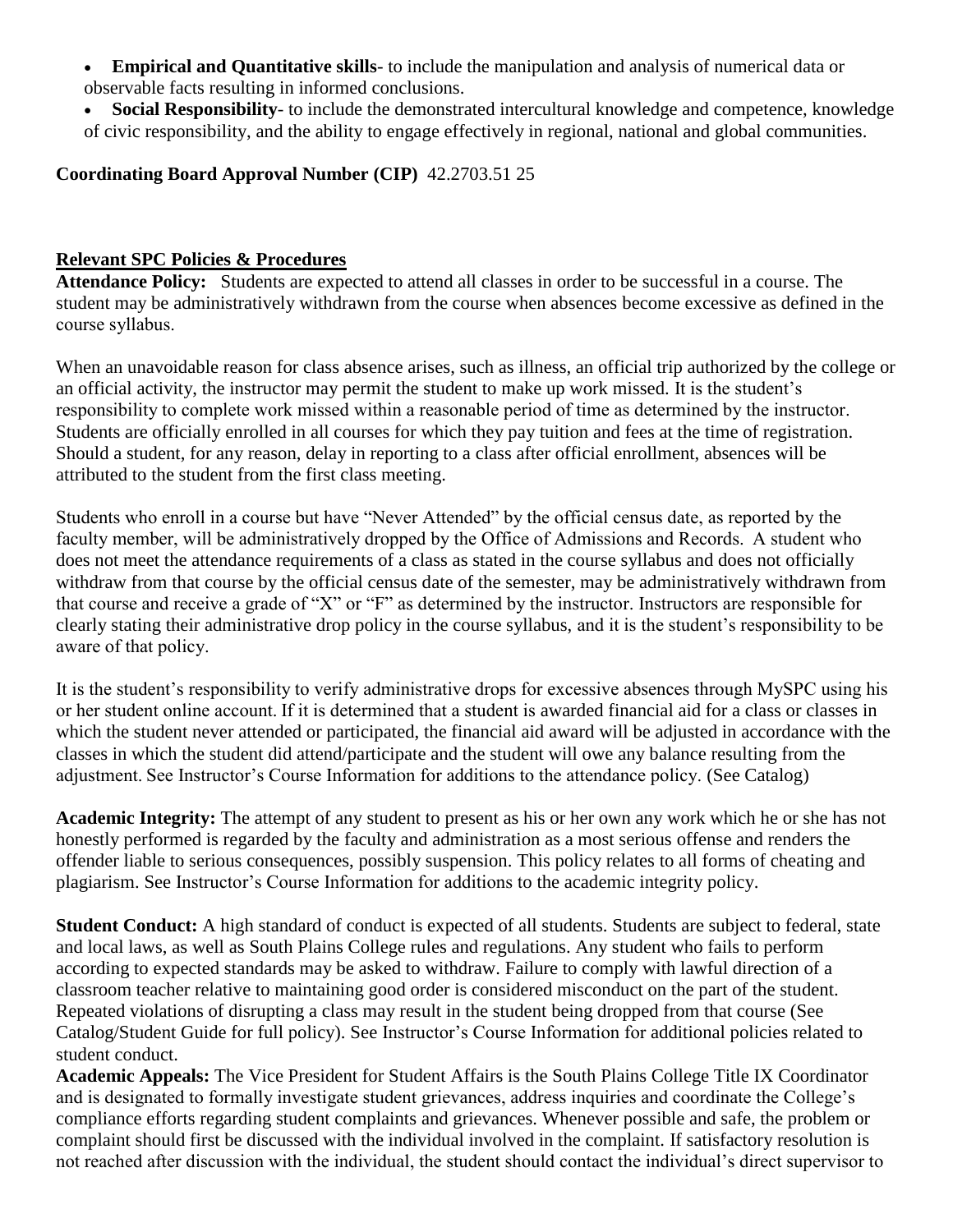attempt to resolve the complaint. If these efforts are unsuccessful, the formal grievance process may be initiated. The College does not require a student to contact the person involved or that person's supervisor if doing so is impracticable, or if the student believes that the conduct cannot be effectively addressed through informal means (See Catalog/Student Guide for full definitions and policy).

**Disability Services:** Students with disabilities, including but not limited to physical, psychiatric, or learning disabilities, who wish to request accommodations in this class should notify the Disability Services Office early in the semester so that the appropriate arrangements may be made. In accordance with federal law, a student requesting accommodations must provide acceptable documentation of his/her disability to the Disability Services Office. For more information, call or visit the Disability Services Office at Levelland (Student Health & Wellness Office) 806-716-2577, Reese Center (Building 8) & Lubbock Center 806-716-4675, or Plainview Center (Main Office) 806-716-4302 or 806-296-9611.

**Diversity & Equal Rights:** South Plains College does not discriminate on the basis of race, color, national origin, sex, disability or age in its programs and activities. The following person has been designated to handle inquiries regarding the non-discrimination policies: Vice President of Student Affairs. All students are entitled to equal rights under the affirmative action and equal opportunity laws. Students are also protected against unjust or biased academic evaluation, but at the same time, they are responsible for maintaining standards of academic performance established for each course in which they are enrolled. (See Catalog/Student Guide for full definitions and policies)

## **Instructor's Course Information: Mrs. Miller**

**Course Information**: PSYC 2314 – Fall 2019 – Internet Course **Course Website**: Blackboard (southplainscollege.blackboard.com) **Preferred Email Contact**: 'Mail' within Blackboard Course Alternative Email Contact: [mamiller@southplainscollege.edu](mailto:mamiller@southplainscollege.edu) **Instructor Office Hours**: SS117 (Levelland Campus) Mon 10am-10:45am & 2:30pm-3:30pm, Tues 10am-10:45am & 2:30pm-4pm, Wed 10am-10:45am & 2:30pm-3:30pm, Thurs 10am-10:45am & 2:30pm-4pm, Fri by apt only. **Instructor Office Phone**: 806-716-2967 (always leave a message if I miss your call)

**Textbook Information:** *Lifespan Development: A Psychological Perspective* is an Open Educational Resource funded by a grant from the College of Lake County Foundation. It is available for free online or in a PDF. You can access it by going to <http://dept.clcillinois.edu/psy/LifespanDevelopment.pdf> or in your Blackboard course. You can also order a print copy for \$14.48 at [http://www.lulu.com/shop/martha-lally-suzanne-valentine](http://www.lulu.com/shop/martha-lally-suzanne-valentine-french/lifespan-development-a-psychological-perspective/paperback/product-24183108.html)[french/lifespan-development-a-psychological-perspective/paperback/product-24183108.html](http://www.lulu.com/shop/martha-lally-suzanne-valentine-french/lifespan-development-a-psychological-perspective/paperback/product-24183108.html)

## **Instructor's Course Policies:**

**Attendance & Drop Policy**: Attendance will be taken based on coursework submission (i.e., discussions, exams, assignments). Logging into Blackboard does not constitute attendance. A student who does not complete a minimum of one piece of coursework by the  $12<sup>th</sup>$  class day may be dropped from the course for nonattendance. A student who fails to submit any 3 coursework items by the appropriate deadlines during the semester may be dropped with a grade of 'X' or 'F' for the course.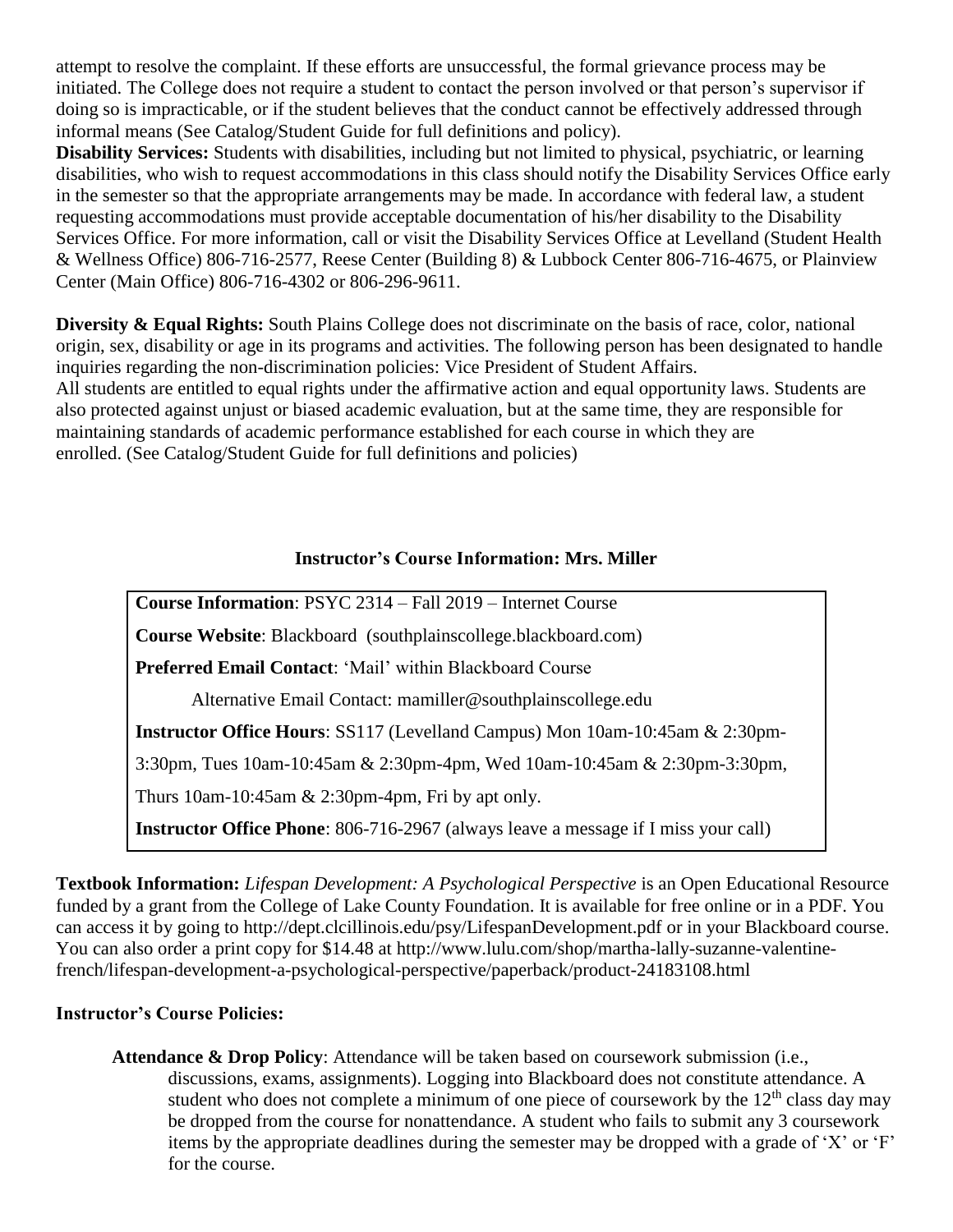- **Technology Policy:** Blackboard is the learning management system used to deliver this course [\(http://southplainscollege.blackboard.com\)](https://southplainscollege.blackboard.com/). *It is essential that you have reliable access to the Internet, appropriate devices/software, and a working knowledge of Blackboard*. You should always have a backup plan in place should you encounter computer or internet problems. There are open computer labs available to all enrolled SPC students on all campuses. It is also the student's responsibility to have the required computer skills to complete this course. More information about online courses is available when you login to [southplainscollege.blackboard.com](http://www.southplainscollege.edu/online) by expanding the "On Demand Help" area. Should you encounter technical difficulties contact your instructor immediately as well as **SPC technical support at [blackboard@southplainscollege.edu](mailto:blackboard@southplainscollege.edu)** or call (806) 894-9611, ext. 2180. Be sure to include your full name, course number, section number and a number where you can be reached when contacting technical support. *Not knowing how something works or having personal computer or Internet difficulties will not suffice as an excuse for missed deadlines and will not constitute extensions or do-overs.*
- **Student Conduct & Online Behavior**: In conjunction with the Student Conduct policy stated in the Common Course Syllabus, one must uphold proper and respectful communication with the instructor and fellow classmates at all times. All interactions will remain civil just as they would in a traditional classroom. Repeated violations of this policy may result in the student being dropped from the course with an 'X' or 'F.'
- **Written Work**: All written work should be presented using the conventions of Standard Written English. South Plains College requires all students to become proficient in "academic English," a form of English that is typically used in academic, professional, and business contexts. While slang, regional idioms, and informal kinds of self-expression are appropriate in some contexts, they are out of place in academic writing. This will relate to **any** written work done in the course.
- **Late work**: All deadlines can be found on the course calendar provided in your Blackboard course. All deadlines occur at noon on the listed date. **Late work is not accepted in this course.** All coursework must be submitted by the deadline to receive full credit. It is best to plan ahead and not wait until the last minute to submit any coursework. Most coursework can be submitted early, so take advantage and don't get stuck. However, in the event that you miss deadlines there are two options available:
	- 1. On a Discussion you may use what I call a "Freebie," which means you will automatically receive full credit on that specific assignment. **You can only do this once during the session**, so use it wisely. To use this option, you will message your instructor in Blackboard within three days after that assignment deadline occurs, state that you would like to use your Freebie, and specifically state the assignment to which you would like it applied (e.g., "Dear Professor Miller, I would like to use my Freebie on the Unit 2 Discussion: Infancy through Early Childhood. Thank you so much and have a great day! Sincerely, your name"). This doesn't happen automatically; no email, no credit, it's all on you. Remember, if it's later than one week after the deadline, then it's too late to use this option. This option **cannot** be used on an exam or discussion reflection essay.

2. If you miss a deadline on an exam, keep in mind that there will be an optional comprehensive final exam at the end of the course. Late Exams are not permitted, but if you take optional comprehensive final exam, the score can replace your lowest unit exam score. See "Exams" for more information.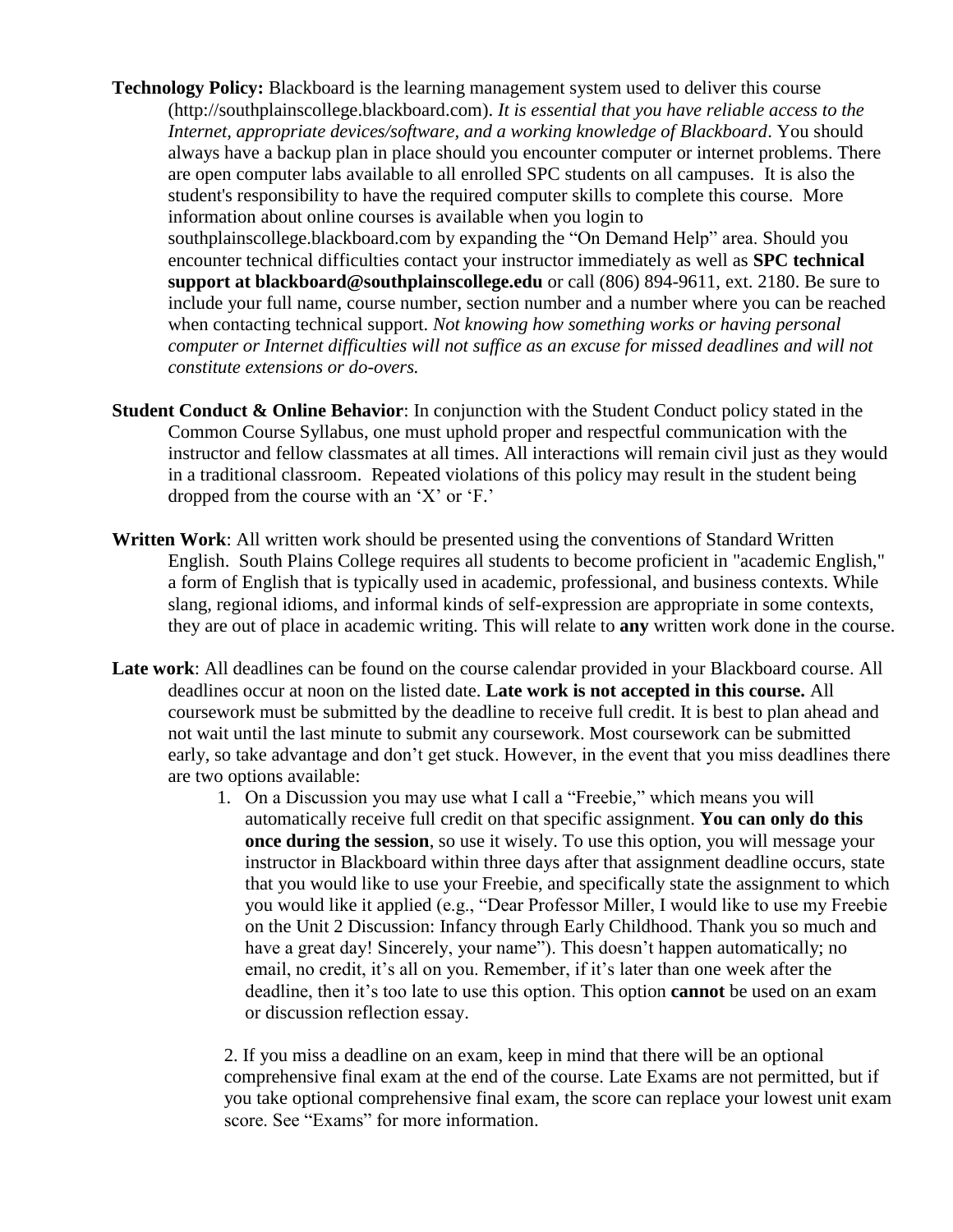**Academic Integrity**: In addition to the Academic Integrity policy in the Common Course Syllabus, it should be understood that students found guilty of cheating or plagiarism will earn a zero on the work in question for the first offense and will be dropped from the course with an 'F' should a second offense occur. Any amount of dishonesty is subject to these consequences, whether a lot or a little; this can include but is not limited to one copied sentence of an essay, a missing citation, an entire paper copied from someone/somewhere else, one plagiarized post on a discussion board, one copied exam item or an exam or other coursework completed by someone other than yourself. You have also committed academic dishonesty when sharing course content/items/answers. This includes sharing course content with classmates or future students as well as sharing course content on websites such as Quizlet, Course Hero, or similar "study applications." For further information and examples please see the Catalog, Student Guide, or refer to [www.plagiarism.orgF](http://www.plagiarism.org/)or further information and examples please see the Catalog, Student Guide or refer to [www.plagiarism.org](http://www.plagiarism.org/)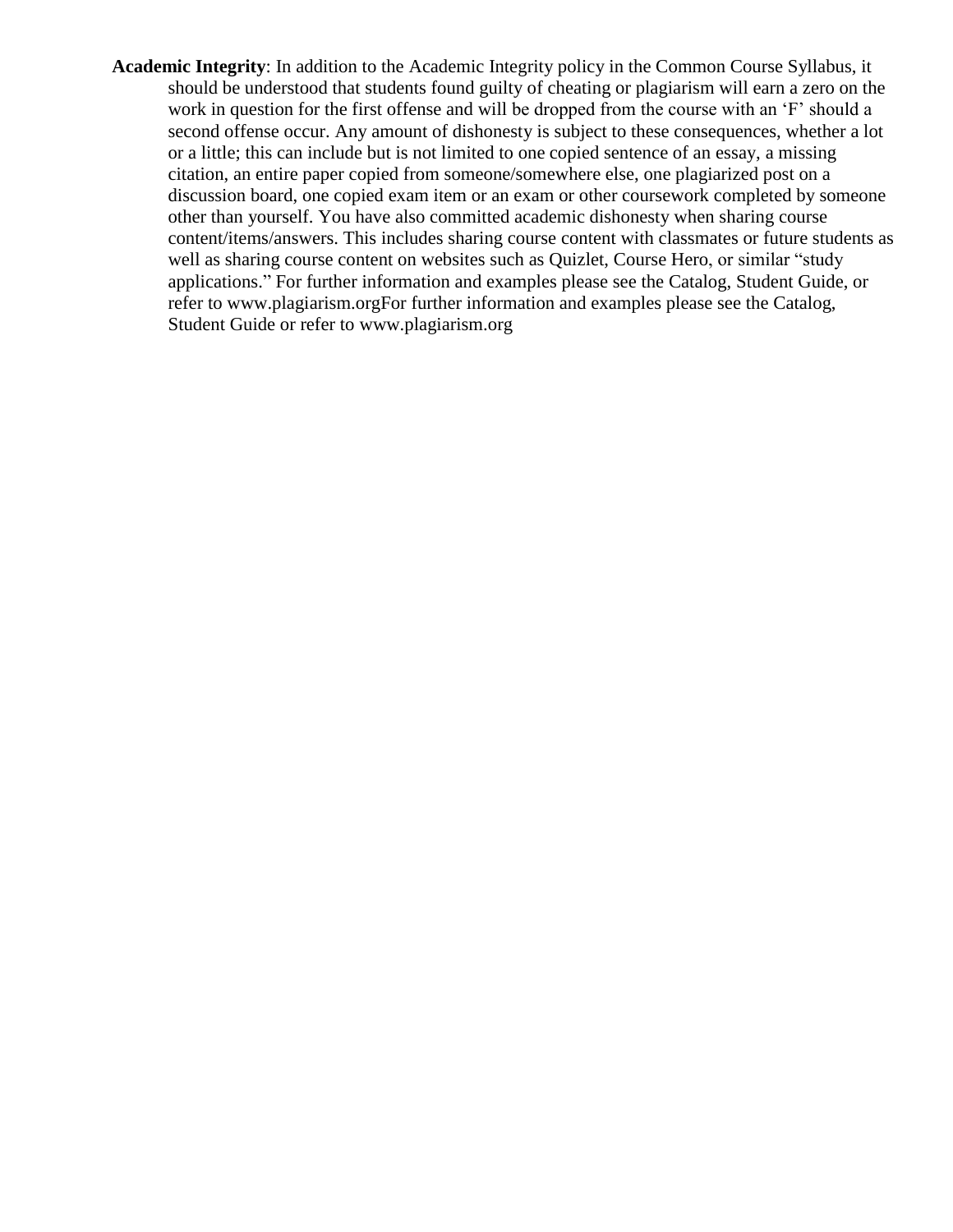## **Grading Policy & Method of Evaluation**:

It is possible to earn up to 710 points in this course. Your grade will be calculated on a cumulative point total based on the following grades:

|                              | Amount to be        | Total    | Points earned |
|------------------------------|---------------------|----------|---------------|
|                              | completed           | Points   | by you this   |
|                              |                     | Possible | semester      |
| Unit 0 Assignments           | 2 @ 5 points each   | 10       |               |
|                              |                     |          |               |
| <b>Discussions</b>           | 4 @ 25 points each  | 100      |               |
|                              |                     |          |               |
| <b>Discussion Reflection</b> | 2 @ 50 points each  | 100      |               |
| Essays                       |                     |          |               |
| Exams                        | 4 @ 125 points each | 500      |               |
|                              |                     |          |               |
| Total                        |                     | 710      |               |

At the end of the semester, all points earned by you this semester will be added up for a grand Point Total. Your Point Total will determine your final letter grade by using the following scale/point ranges:

- A= 636 710 points  $B = 565 - 635$  points  $C = 494 - 564$  points D= 423 - 493 points  $F= 0 - 422$  points
- **Discussions (25 points each):** At times you will be required to engage in a discussion related to course material. You will be given a prompt with a topic and specific instructions for how the discussion should be conducted. For each discussion, you will first post a **thread**, which will contain an original response to the prompt (you will not be able to see the posts of other students until you post a thread). Once you have posted your thread, you are to **reply** to a minimum of 2 threads on the discussion board. See the Course Calendar for specific posting deadlines; keep in mind that threads and replies will have different deadlines.

The primary goal for this portion of the course is to discuss what you are learning and how it applies to various situations. Treat this as you would any other written assignment; it is an opportunity to demonstrate your ability to understand the information. Therefore, you will be evaluated based on your ability to post useful, meaningful, and valuable information that demonstrates your understanding of the course material. Some discussion no-no's to keep in mind include:

- Showing little originality or thought in your posts. Remember that these should demonstrate that you understand what you're learning in class. Each post should add a new idea, perspective, example, or explanation of the content.
- Repeating yourself or someone else. If you repeat yourself or others in postings you will not receive full credit.
- Agreeing with and praising others. Stating "I agree" or "I love the way you said that" (or any similar comment) is not detailed or complex enough to earn points.
- Using poor spelling/grammar. Keep in mind that a discussion is a written assignment, which means that spelling, grammar, and proper writing will be factored in to your score.